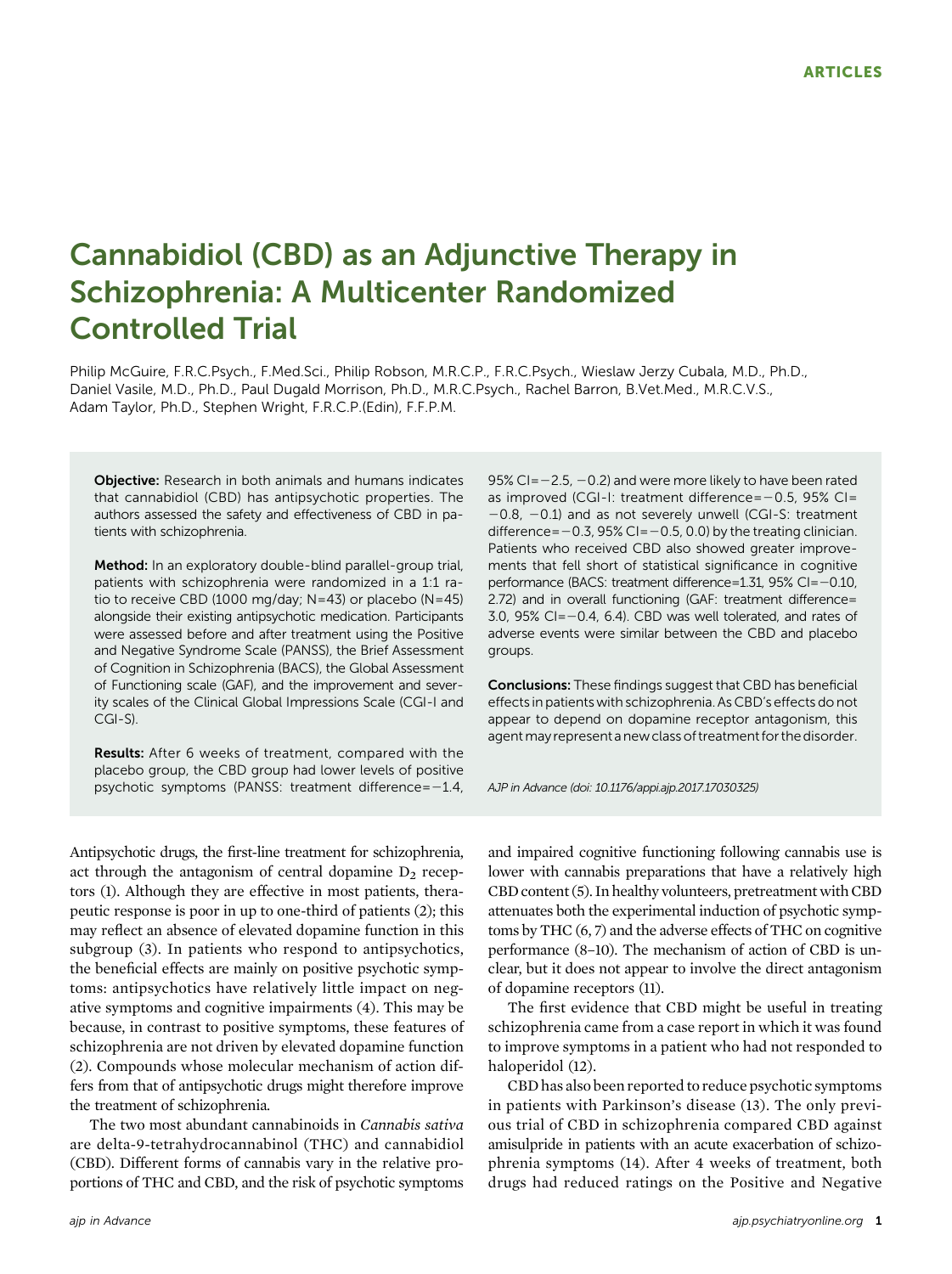Syndrome Scale (PANSS) to a similar extent, but CBD was associated with fewer adverse effects.

The aim of the present study was to explore the safety and effectiveness of CBD as an adjunctive treatment in schizophrenia. In a randomized double-blind trial, patients who had been partially responsive to antipsychotic medication received either CBD or placebo as an add-on treatment for 6 weeks. We examined the effects of CBD on positive and negative psychotic symptoms, cognitive performance, level of functioning, and the treating psychiatrist's overall clinical impression.

## METHOD

## Study Design

This phase 2, 8-week, multicenter, double-blind, randomized, placebo-controlled, parallel-group trial was conducted at 15 hospital sites in the U.K., Romania, and Poland. The trial was approved by the relevant institution review board or ethical committee in each country and was conducted in accordance with the principles of the Declaration of Helsinki and the International Conference on Harmonization Tripartite Guideline on Good Clinical Practice. All patients provided written informed consent.

#### Participants and Procedures

Consenting patients were screened at visit 1. Those who met the inclusion criteria underwent randomized treatment assignment the same day. Participants had to be 18–65 years of age and have schizophrenia or a related psychotic disorder as defined by DSM-IV. They were required to have previously demonstrated at least a partial response to antipsychotic medication (i.e., they did not have treatment-resistant illness) and to have been receiving a stable dosage of antipsychotic medication for at least 4 weeks; this treatment was continued unchanged for the duration of the trial. Exclusion criteria included a PANSS score  $\leq 60$  at screening, taking more than one antipsychotic medication, or presence of delirium, dementia, or any disorder or clinical finding that, in the opinion of the investigator, may have put the patient at risk by taking part in the trial, may have influenced the results, or may have limited the patient's ability to participate. Substance use was not an exclusion criterion, and use of alcohol, cannabis, or other substances during the study was not prohibited. However, patients in whom psychosis may have been induced by substance use were excluded. Patients who were pregnant, lactating, or planning pregnancy during or within 3 months of the completion of the trial were also excluded.

After randomization, baseline assessments of symptoms, general functioning, cognitive performance, and extrapyramidal signs were conducted, and the patient's weight, body mass index (BMI), and waist circumference were recorded. Current substance use was assessed using a semistructured interview. Blood was collected for assessment of levels of high-density lipoprotein (HDL) cholesterol, liver enzymes,

prolactin, inflammatory markers, CBD, and CBD metabolites (for the schedule of assessments, see Table S1 in the data supplement that accompanies the online edition of this article).

Patients were reassessed using the same measures on days 8, 22, and 43 ( $\pm$ 3 days), and the clinician's impression of severity and improvement in the patient's condition and patient-reported or caregiver-reported impressions of general functioning and sleep were recorded. Current substance use was reassessed at the end of treatment.

Concomitant medications and any adverse events were reviewed at all visits. A safety follow-up telephone call was made on day 57.

#### Randomization and Masking

Patients were randomly assigned in a 1:1 ratio to receive 1,000 mg/day of CBD (10 mL of a 100 mg/mL oral solution) or matching placebo (excipients alone), administered in two divided doses (morning and evening). The randomization schedule was produced by an independent statistician, held centrally and not divulged to anyone involved in the trial. A unique treatment number was used to identify each carton of investigational medicinal product and the bottles it contained; CBD and placebo cartons and bottles were identical in appearance. After randomization, patients were allocated an investigational medicinal product pack in sequential treatment number order. Adherence was evaluated by measuring the volume of investigational medicinal product used between study visits and by measuring plasma CBD levels at baseline and at the end of treatment. None of the participants or investigators reported that they could distinguish between the CBD and placebo preparations or could guess the treatment group on the basis of therapeutic response or adverse effects, although this was not assessed systematically.

#### **Outcomes**

Because the trial was exploratory, a number of key endpoints were defined, rather than a single primary endpoint. Key endpoints were related to symptom severity, level of functioning, and cognitive performance. They included PANSS total, positive, negative, and general scores and responder analysis (see below); Scale for the Assessment of Negative Symptoms (SANS) score; improvement score on the Clinical Global Impressions Scale (CGI-I); Global Assessment of Functioning (GAF) scale score; and the composite score on the Brief Assessment of Cognition in Schizophrenia (BACS).

Other measures included changes in the severity scale of the CGI (CGI-S); the functioning and sleep scales of the Participant and the Carer Global Impression of Change Scale; the Simpson-Angus Scale; body weight, waist measurement, BMI, and HDL cholesterol levels.

The safety and tolerability of CBD were monitored through the assessment of adverse events, clinical laboratory tests, and vital signs.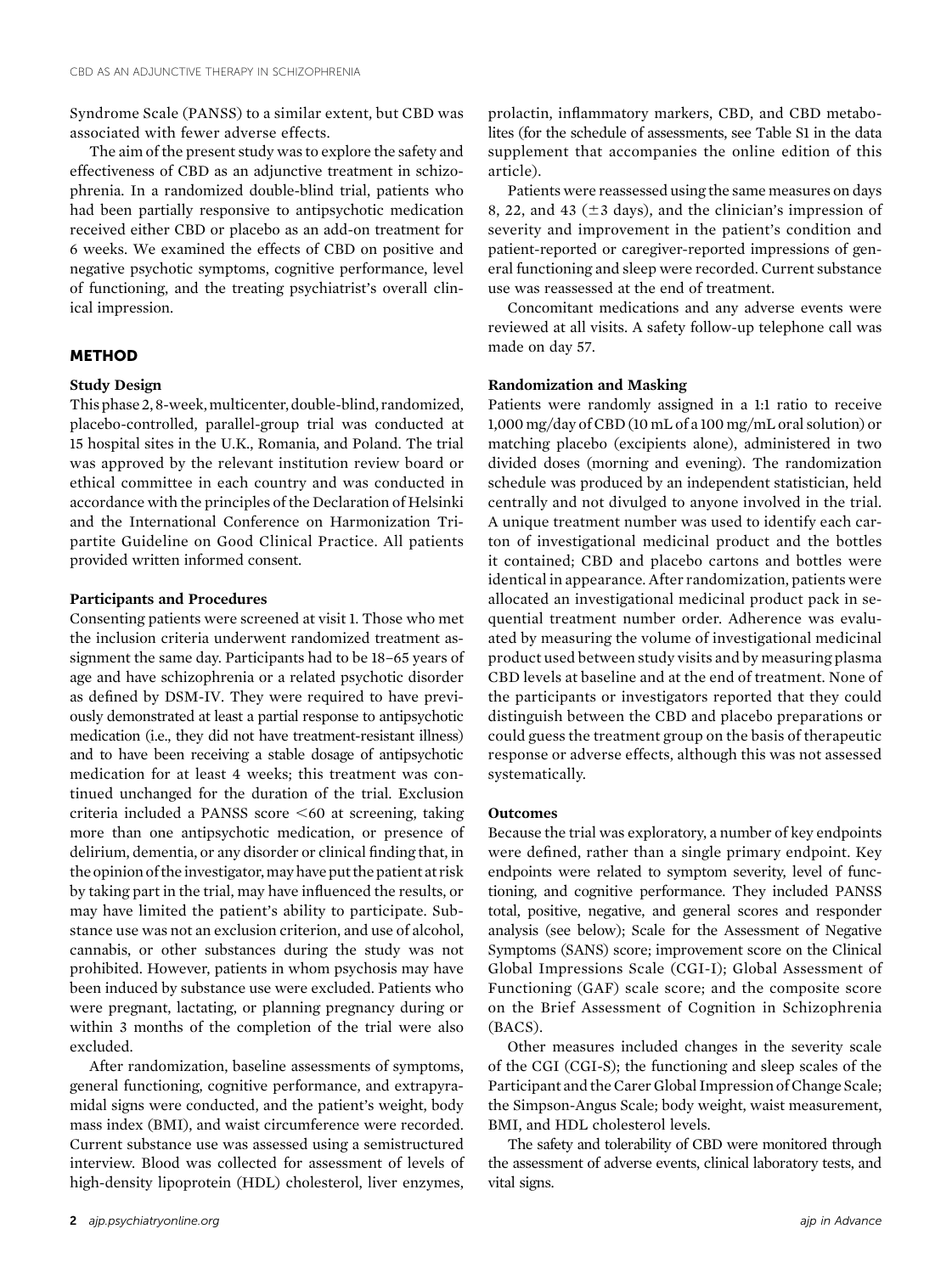| Characteristic                   |       | Cannabidiol Group (N=43) |       | Placebo Group (N=45) | Total Sample (N=88) |           |  |
|----------------------------------|-------|--------------------------|-------|----------------------|---------------------|-----------|--|
|                                  | N     | %                        | N     | %                    | N                   | %         |  |
| Male                             | 28    | 65.1                     | 23    | 51.1                 | 51                  | 58.0      |  |
| Race                             |       |                          |       |                      |                     |           |  |
| White or Caucasian               | 40    | 93.0                     | 42    | 93.3                 | 82                  | 93.2      |  |
| Black or African                 | 2     | 4.7                      |       | 2.2                  | 3                   | 3.4       |  |
| Other                            |       | 2.3                      | 2     | 4.4                  | 3                   | 3.4       |  |
| Positive baseline urine THC test |       | 2.3                      | 2     | 4.4                  | 3                   | 3.4       |  |
|                                  | Mean  | <b>SD</b>                | Mean  | <b>SD</b>            | Mean                | <b>SD</b> |  |
| Age (years)                      | 40.9  | 12.49                    | 40.8  | 11.00                | 40.8                | 11.69     |  |
| Height (cm)                      | 172.4 | 7.79                     | 170.0 | 9.31                 | 171.2               | 8.63      |  |
| Weight (kg)                      | 84.2  | 15.68                    | 82.0  | 18.44                | 83.1                | 17.08     |  |
| Waist circumference (cm)         | 94.7  | 15.69                    | 97.3  | 16.10                | 96.1                | 15.86     |  |
| Body mass index                  | 28.3  | 4.61                     | 28.4  | 6.03                 | 28.4                | 5.35      |  |

TABLE 1. Baseline Characteristics of Patients in a Study of Adjunctive Cannabidiol in Schizophrenia

## Statistical Analysis

Primary analyses were based on data in the intention-to-treat analysis set. The change in PANSS total score from baseline to end of treatment (using the last observation carried forward) was analyzed using analysis of covariance, using age and baseline PANSS positive, negative, and general scores as covariates. The number of responders (defined as patients who had an improvement  $\geq$ 20% in PANSS total score) per treatment group was analyzed using logistic regression, with age and baseline PANSS positive, negative, and general scores as covariates. After unblinding of the data, a post hoc analysis of the number of responders in each treatment group (with response defined as an improvement  $\geq$ 20% in PANSS positive score) alone was conducted.

Other outcome measures were quantified as change from baseline score and analyzed in a way similar to the PANSS total score.

All statistical tests were two-sided at the 5% significance level.

## Sample Size

Allowing for a 20% dropout rate, a sample size of 78 patients (39 per group) was calculated as sufficient to detect a treatment difference of 11 in PANSS total score between CBD and placebo on the change from baseline to end of treatment, assuming a standard deviation of 15, with a two-tailed 5% significance level and 80% power.

# RESULTS

Of 89 patients screened, 88 underwent randomized assignment to treatment across 15 sites. Five patients subsequently withdrew from the trial, two because of adverse events and three because of withdrawal of consent, leaving 83 patients who completed the trial (a patient flow chart is available in the data supplement that accompanies the online edition of this article). Of the 88 patients randomized, 11 were recruited from sites in the U.K., 37 from sites in Poland, and 40 from sites in Romania. Most participants (N=83) had a DSM diagnosis

of schizophrenia; the diagnoses in the remaining patients were of schizoaffective disorder (N=3), schizophreniform disorder (N=1), and delusional disorder (N=1).

Before unblinding, one patient in the CBD group was identified as having no postbaseline efficacy data, and one patient in the placebo group had a PANSS total score  $\leq$  50 during screening; both patients were excluded from the intentionto-treat analysis set. Another four patients (three in the CBD group and one in the placebo group) received the investigational medicinal product for  $\leq$  21 days; their data were excluded from the per protocol analysis set.

## Baseline Patient Characteristics

Baseline patient characteristics were similar between the treatment groups (Table 1). One patient in the CBD group and two in the placebo group tested positive for THC at baseline, but this was not an exclusion criterion. Because so few patients tested positive for THC, it was not possible to assess whether the effects of CBD were influenced by cannabis use.

Throughout the trial, all patients remained on the same oral antipsychotic medication they had been taking before the study, at the same dosage. The most common medications were aripiprazole, olanzapine, and risperidone (see Table S2 in the online data supplement).

## Key Endpoints

Symptom severity scale scores. Positive psychotic symptoms (measured using the PANSS positive subscale) were significantly reduced from baseline to end of treatment in the CBD group compared with the placebo group (Table 2, Figure 1). Changes in the levels of negative psychotic symptoms (using the SANS and the negative subscale of the PANSS), overall psychopathology (PANSS total score), and general psychopathology (PANSS general subscore) over the treatment period were not significantly different between the CBD and placebo groups (Table 2).

The proportion of treatment responders (patients with an improvement  $\geq$  20% in PANSS total score) was higher in the CBD group than in the placebo group, although the number of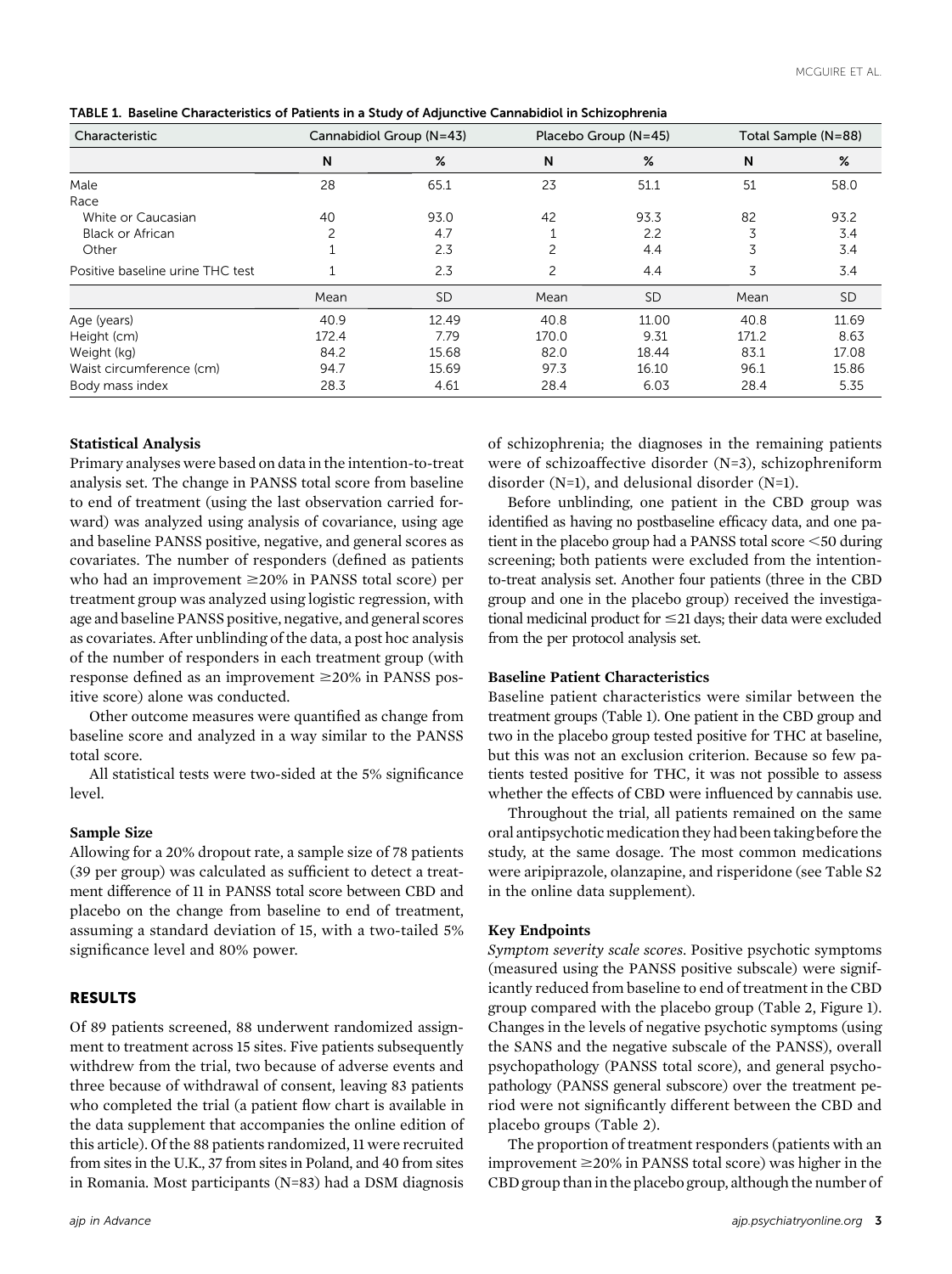|                         |      |                          |      | Cannabidiol Group (N=42)     |         |                                   |            |                          |                              | Placebo Group $(N=44)$ |                                   |           |                   |              |       |
|-------------------------|------|--------------------------|------|------------------------------|---------|-----------------------------------|------------|--------------------------|------------------------------|------------------------|-----------------------------------|-----------|-------------------|--------------|-------|
|                         |      | <b>Baseline</b><br>Score |      | End of<br>Treatment<br>Score |         | Change<br>From<br><b>Baseline</b> |            | <b>Baseline</b><br>Score | End of<br>Treatment<br>Score |                        | Change<br>From<br><b>Baseline</b> |           | Analysis          |              |       |
| Assessment <sup>a</sup> | Mean | <b>SD</b>                | Mean | <b>SD</b>                    | Mean    | <b>SD</b>                         | Mean       | <b>SD</b>                | Mean                         | <b>SD</b>              | Mean                              | <b>SD</b> | <b>Difference</b> | 95% CI       | p     |
| <b>PANSS</b>            |      |                          |      |                              |         |                                   |            |                          |                              |                        |                                   |           |                   |              |       |
| Total score             | 79.3 | 12.45                    | 68.1 | 1479                         | $-11.2$ | 7.87                              | 80.6       | 14.90                    | 71.9                         | 1549                   | $-8.8$                            | 8.87      | $-2.8$            | $-6.5.0.9$   | 0.133 |
| Positive score          | 18.0 | 3.89                     | 14.8 | 4.01                         | $-3.2$  | 2.60                              | 17.5       | 3.29                     | 15.7                         | 3.73                   | $-17$                             | 2.76      | $-1.4$            | $-2.5, -0.2$ | 0.019 |
| General score           | 38.7 | 6.71                     | 33.4 | 7.69                         | $-5.3$  | 4.34                              | 39.7       | 8.95                     | 35.6                         | 9.04                   | $-4.1$                            | 4.78      | $-1.3$            | $-3.2.0.7$   | 0.196 |
| Negative score          | 22.6 | 5.04                     | 19.9 | 5.32                         | $-2.7$  | 3.55                              | 23.4       | 5.11                     | 20.5                         | 5.22                   | $-2.9$                            | 3.06      | 0.0               | $-1.3.14$    | 0.965 |
| SANS                    | 52.8 | 710                      | 43.6 | 16.54                        | $-9.1$  | 13.09                             | $55.3^{b}$ | 16.24                    | 48.4                         | 15.75                  | $-6.3^{p}$                        | 8.54      | $-3.5$            | $-7.9.0.9$   | 0.117 |

TABLE 2. Changes in Symptom Severity From Baseline to End of Treatment in a Study of Adjunctive Cannabidiol in Schizophrenia (Intention-to-Treat Analysis Set)

a PANSS=Positive and Negative Syndrome Scale; SANS=Scale for the Assessment of Negative Symptoms.  $<sup>b</sup> N=43.$ </sup>





a PANSS=Positive and Negative Syndrome Scale.

responders per group was small (12 and six patients, respectively) and the difference fell short of statistical significance (odds ratio=2.62, 95% CI=0.86, 8.00; p=0.09). A similar trend was evident when treatment response was defined in terms of improvement in the PANSS positive score (odds ratio=2.49, 95% CI=0.98, 6.38; p=0.056).

CGI improvement and severity ratings. At the end of treatment, a significantly higher proportion of patients in the CBD group were rated by their clinician as "improved" on the CGI-I scale compared with those in the placebo group (78.6% and 54.6%, respectively; treatment difference= $-0.5$ , 95% CI= $-0.8$ ,  $-0.1$ ; p=0.018). The CBD group had higher proportions of patients in all three of the improvement subcategories (very much improved, much improved, and minimally improved) compared with the placebo group (Figure 2).

At baseline, the distribution of CGI-S scores in the two treatment arms was similar, with the majority of patients in both groups classed as moderately, markedly, or severely ill. By the end of treatment, the proportion of patients in these three categories had decreased from 83.4% to 54.8% in the CBD group and from 79.6% to 63.6% in the placebo group. This corresponded with an increase in the proportion of patients classed as having mild, borderline, or no illness from 16.7% to 45.2% in the CBD group, and from 20.5% to 36.4% in the placebo group. These group differences in longitudinal change in CGI-S score were significant (treatment difference= $-0.3$ , 95% CI= $-0.5$ , 0.0; p=0.044).

## Level of Functioning

At baseline, the GAF scores were similar between the CBD and placebo groups, but by the end of treatment the CBD group showed a greater improvement, although the difference fell short of statistical significance (treatment difference=3.0, 95% CI= $-0.4$ , 6.4; p=0.08) (see Table S3 in the online data supplement). There were no significant group differences in patient and carer impressions of change in general functional ability.

## Cognitive Performance

At baseline, the BACS composite scores were similar in the CBD and placebo groups (32.21 and 32.91, respectively). There was a greater improvement in the BACS composite score in the CBD group, although it fell short of significance (treatment difference=1.31, 95% CI=-0.10, 2.72; p=0.068). Post hoc analysis of the individual BACS domains showed that there was a significantly greater improvement in motor speed in the CBD group relative to the placebo group  $(p<0.05)$ , and a nonsignificantly greater improvement in executive functions (p=0.068) (see Table S4 in the online data supplement).

## Other Measures

There were no significant changes in prolactin levels, Simpson-Angus Scale ratings, weight, waist circumference, liver function tests, inflammatory markers, or HDL cholesterol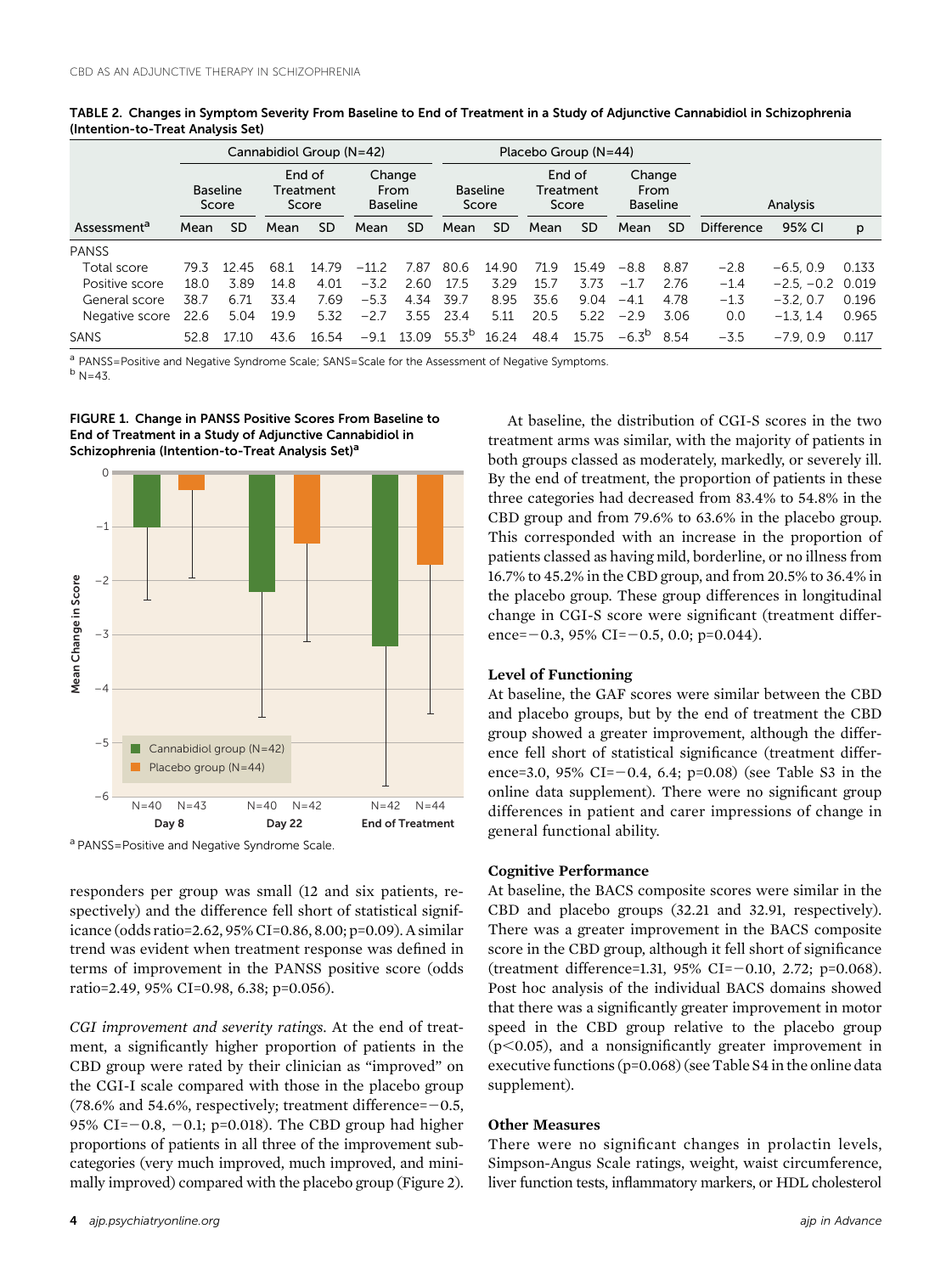CBD group were considered to be treatment related (dys-



#### FIGURE 2. Clinical Global Impressions Severity Scores at End of Treatment in a Study of Adjunctive Cannabidiol in Schizophrenia (Intention-to-Treat Analysis Set)

levels in either group, and no between-group differences. There were no group differences in the quality or quantity of sleep. At baseline, one patient in the CBD group was cannabis dependent (two joints per night); the patient's pattern of use did not change during the study. Another patient in the CBD group was dependent on alcohol at baseline but not at the end of treatment.

At baseline, low but quantifiable plasma levels of CBD and/or its hydroxyl metabolites (6-OH-CBD or 7-OH-CBD) were detected in two patients (5%) in the CBD group and in five patients (11%) in the placebo group. At the end of treatment, quantifiable plasma levels of CBD and/or its hydroxyl metabolites were detected in all 41 of the patients in the CBD group, and in two of the 43 patients (5%) in the placebo group (although the levels were again low). Within the CBD group, there was no significant correlation between plasma levels of CBD or its metabolites and the magnitude of PANSS and SANS treatment responses.

## Adverse Events

There were 30 reported treatment-emergent adverse events in 15 patients in the CBD group and 35 in 16 patients in the placebo group. Ten patients in each group reported at least one event that was classed as treatment related. Gastrointestinal events were the most common and were reported by nine patients in the CBD group and three in the placebo group (Table 3). In both groups, most events (80% and 81%) were mild and resolved without intervention (83% and 80%). Two patients in the CBD group experienced a treatment-emergent adverse event that resolved with sequelae: mild lowered blood pressure and moderate chest pain; neither was considered treatment related. Ten treatment-emergent adverse events were still ongoing at the end of the trial, reported by three patients in the CBD group (three events) and four in the placebo group (seven events). Only two events in the

lipidemia and nausea); both were mild. One serious treatmentemergent adverse event was reported: a clinical exacerbation of schizophrenia in a patient in the placebo group. This event was considered to be unrelated to the trial treatment, and it had resolved by the end of the study. One patient in each group withdrew because of treatmentemergent adverse events (see Figure S1 in the online data supplement). The withdrawal from the CBD group followed nausea, diarrhea, abdominal

pain, and vomiting, and the

withdrawal from the placebo group was due to somnolence and altered perception. In both cases, these symptoms subsequently resolved.

## **DISCUSSION**

This is, to our knowledge, the first placebo-controlled trial of CBD in schizophrenia. The data indicate that 6 weeks of treatment adjunctive to antipsychotic medication was associated with significant effects both on positive psychotic symptoms and on the treating clinicians' impressions of improvement and illness severity. There were also improvements in cognitive performance and in the level of overall functioning, although these fell short of statistical significance.

Although the magnitude of the effect on positive symptoms was modest, it was seen in patients who were already being treated with antipsychotic medication at appropriate dosages; the improvement was thus over and above the effect of antipsychotic treatment. Moreover, the changes in CGI-I and CGI-S scores indicated that there was an improvement that was evident to the treating psychiatrists and may therefore be clinically meaningful (15). These findings are consistent with previous evidence that CBD can reduce psychotic symptoms in schizophrenia (11, 13), in Parkinson's disease (12), and in THC-induced psychosis (6).

The trend for an overall improvement in cognitive performance raises the possibility that CBD may have beneficial effects on cognition. Post hoc analyses indicated that the strongest improvements were in motor speed and executive functioning. Only one previous study has assessed the effects of CBD on cognitive function in schizophrenia, examining the effect of a single dose on performance on the Stroop task (16). However, several studies in healthy volunteers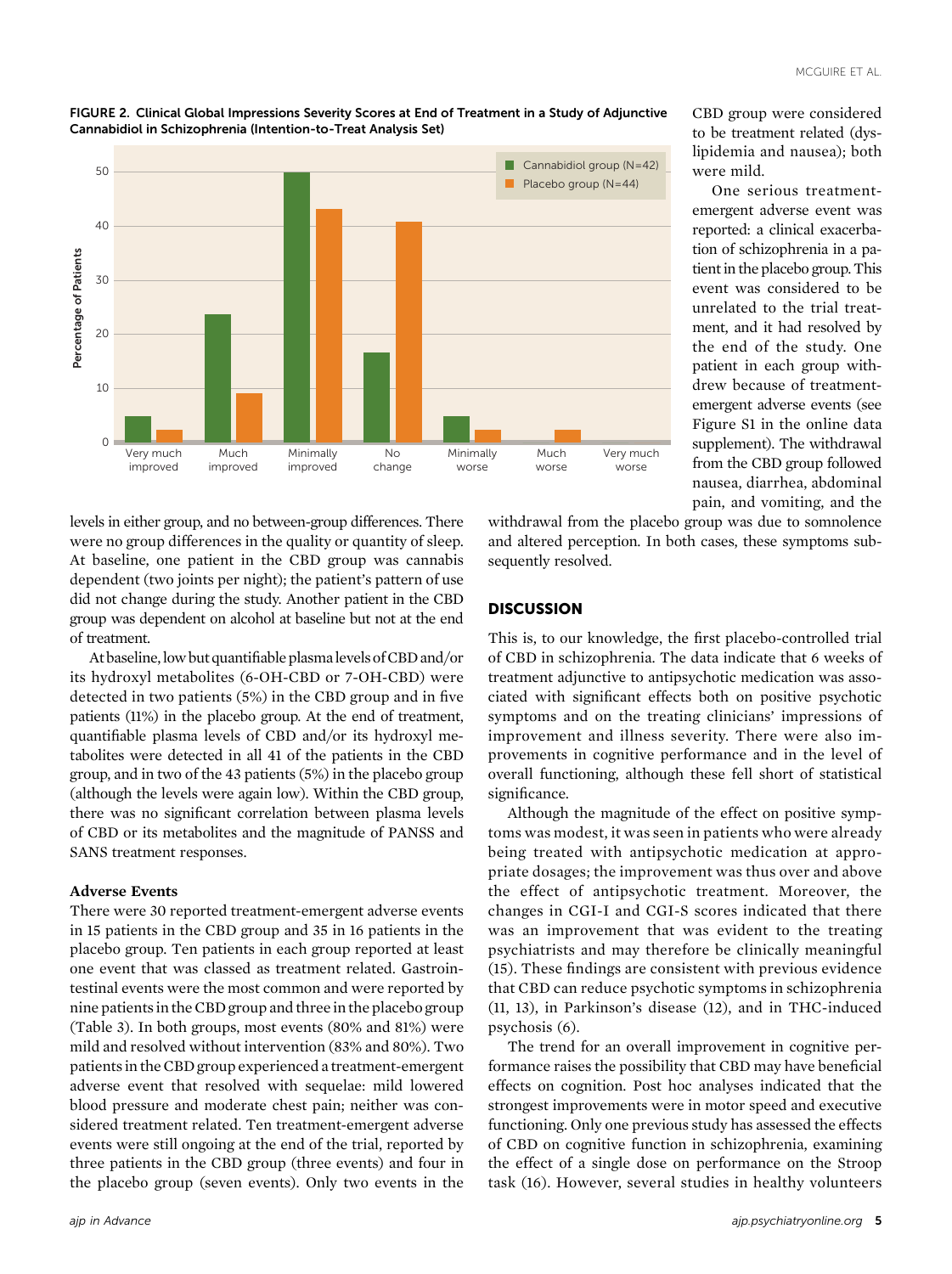|                                                                      |                               | <b>All Causes</b> |    |                           | <b>Treatment Related</b> |                               |                           |      |  |  |
|----------------------------------------------------------------------|-------------------------------|-------------------|----|---------------------------|--------------------------|-------------------------------|---------------------------|------|--|--|
| System Organ Class and                                               | Cannabidiol Group<br>$(N=43)$ |                   |    | Placebo Group<br>$(N=45)$ |                          | Cannabidiol Group<br>$(N=43)$ | Placebo Group<br>$(N=45)$ |      |  |  |
| Preferred Term <sup>a</sup>                                          | N                             | $\%$              | N  | $\%$                      | N                        | $\%$                          | N                         | $\%$ |  |  |
| At least one event                                                   | 15                            | 34.9              | 16 | 35.6                      | 10                       | 23.3                          | 10                        | 22.2 |  |  |
| Gastrointestinal disorders                                           | 9                             | 20.9              | 3  | 6.7                       | 8                        | 18.6                          | 3                         | 6.7  |  |  |
| Diarrhea                                                             |                               | 9.3               |    | 4.4                       | 4                        | 9.3                           |                           | 4.4  |  |  |
| Nausea                                                               | 3                             | 7.0               |    |                           | 3                        | 7.0                           |                           |      |  |  |
| Nervous system disorders                                             | 3                             | 7.0               | 6  | 13.3                      | 2                        | 4.7                           | 4                         | 8.9  |  |  |
| Headache                                                             |                               | 7.0               | 4  | 8.9                       | $\overline{c}$           | 4.7                           | 2                         | 4.4  |  |  |
| Somnolence                                                           |                               |                   | 3  | 6.7                       | $\Omega$                 |                               | 3                         | 6.7  |  |  |
| Infections and infestations                                          | 3                             | 7.0               | 3  | 6.7                       | 0                        |                               |                           |      |  |  |
| Psychiatric disorders                                                |                               | 2.3               | 4  | 8.9                       |                          | 2.3                           | 3                         | 6.7  |  |  |
| Insomnia                                                             |                               |                   | 2  | 4.4                       | O                        |                               |                           | 2.2  |  |  |
| General disorders and administration<br>site conditions <sup>b</sup> |                               | 4.7               |    | 2.2                       |                          | 2.3                           | 0                         |      |  |  |
| Investigations <sup>c</sup>                                          |                               | 4.7               |    | 2.2                       |                          | 2.3                           |                           | 2.2  |  |  |
| Metabolism and nutrition disorders                                   |                               | 4.7               |    | 2.2                       | 2                        | 4.7                           |                           | 2.2  |  |  |
| Skin and subcutaneous tissue disorders                               | 2                             | 4.7               |    | 2.2                       | 2                        | 4.7                           |                           | 2.2  |  |  |

|                       | TABLE 3. Most Common Adverse Events (Incidence ≥4%), by Causality, in a Study of Adjunctive Cannabidiol in Schizophrenia |  |  |  |
|-----------------------|--------------------------------------------------------------------------------------------------------------------------|--|--|--|
| (Safety Analysis Set) |                                                                                                                          |  |  |  |

<sup>a</sup> Adverse events were coded using the Medical Dictionary of Regulatory Activities (MedDRA), version 16.1.<br><sup>b</sup> One incident each (<4% per treatment group) of chest pain, feeling drunk, and irritability.

 $c$  One incident each (<4% per treatment group) of blood pressure decrease, weight decrease, and weight increase.

have shown that CBD attenuates the acute impairment of memory function that follows administration of THC (5, 8–10). The possibility that CBD could have beneficial effects on cognitive function in schizophrenia merits further investigation.

Only one-third of the patients in each group reported treatment-emergent adverse events. The majority of these were mild and resolved spontaneously, with no significant differences in frequency between the CBD and placebo groups. This is in line with previous observations in volunteers (17, 18), patients with schizophrenia (14, 16, 19), and patients with other disorders (13, 18, 20), all of which indicate that CBD has a favorable tolerability profile. This is a major potential benefit for a candidate treatment for schizophrenia; antipsychotic medication can be associated with adverse effects that may reduce adherence and contribute to the poor physical health of patients with the disorder (21).

Although cannabis use is common in schizophrenia, only a few patients in our sample tested positive for THC. While this indicates that it is unlikely that the findings were related to cannabis use, the extent to which the effects of CBD in schizophrenia are influenced by concurrent or previous cannabis use merits further investigation.

The effects of CBD do not appear to depend on dopamine  $D_2$  receptor antagonism. A number of mechanisms of action have been proposed, including inhibition of fatty acid amide hydrolase (13), inhibition of adenosine reuptake (22), TRPV1 and  $5-HT<sub>1A</sub>$  receptor agonism, and D2High partial agonism (23). Because CBD acts in a way different from conventional antipsychotic medication, it may represent a new class of treatment for schizophrenia. However, its potential clinical utility will require further investigation in larger-scale trials.

## AUTHOR AND ARTICLE INFORMATION

From the Department of Psychosis Studies, Institute of Psychiatry, Psychology, and Neuroscience, King's College London; the Department of Psychiatry, Medical University of Gdansk, Gdansk, Poland; the Department of Psychiatry, "Dr. Carol Davila" Central Military Emergency University Hospital, Bucharest, Romania; GW Pharmaceuticals and the Cannabinoid Research Institute, Research and Development, GW Pharmaceuticals, Cambridge, U.K.

Address correspondence to Dr. McGuire ([philip.mcguire@kcl.ac.uk\)](mailto:philip.mcguire@kcl.ac.uk).

GW Research Ltd. funded the trial and supplied the investigational medicinal product. The study was funded in part by the National Institute for Health Research (NIHR) Biomedical Research Centre at South London and Maudsley NHS Foundation Trust and King's College London.

The views expressed are those of the authors and not necessarily those of the NHS, the NIHR, or the Department of Health.

ClinicalTrials.gov identifier: NCT02006628.

Drs. Robson, Barron, Taylor, and Wright are employees of GW Pharmaceuticals and hold shares in the company. Dr. Robson is a co-signatory on a patent for the use of cannabinoids in combination with aripiprazole. Dr. Cubala has received research support from Alkermes, Allergan, Auspex, Biogen, Bristol-Myers Squibb, Cephalon, Eli Lilly, Ferrier, Forest Laboratories, Gedeon Richter, GW Pharmaceuticals, Janssen, KCR, Lundbeck, Orion, Otsuka, Sanofi, and Servier; he has served on speakers bureaus for Adamed, Angelini, AstraZeneca, Bristol-Myers Squibb, Celon, GlaxoSmithKline, Janssen, Krka, Lekam, Lundbeck, Novartis, Orion, Pfizer, Polfa Tarchomin, Sanofi, Servier, and Zentiva; and he has served as a consultant for GW Pharmaceuticals, Janssen, KCR, Quintiles, and Roche. Dr. Morrison has received unrestricted grants from GW Pharmaceuticals, speaking fees from Otsuka, Pfizer, and Valeant, and consulting fees from GW Pharmaceuticals and Oxford PharmaGenesis. Drs. McGuire and Vasile report no financial relationships with commercial interests.

Received March 20, 2017; revisions received July 7 and Aug. 25, 2017; accepted Sept. 21, 2017.